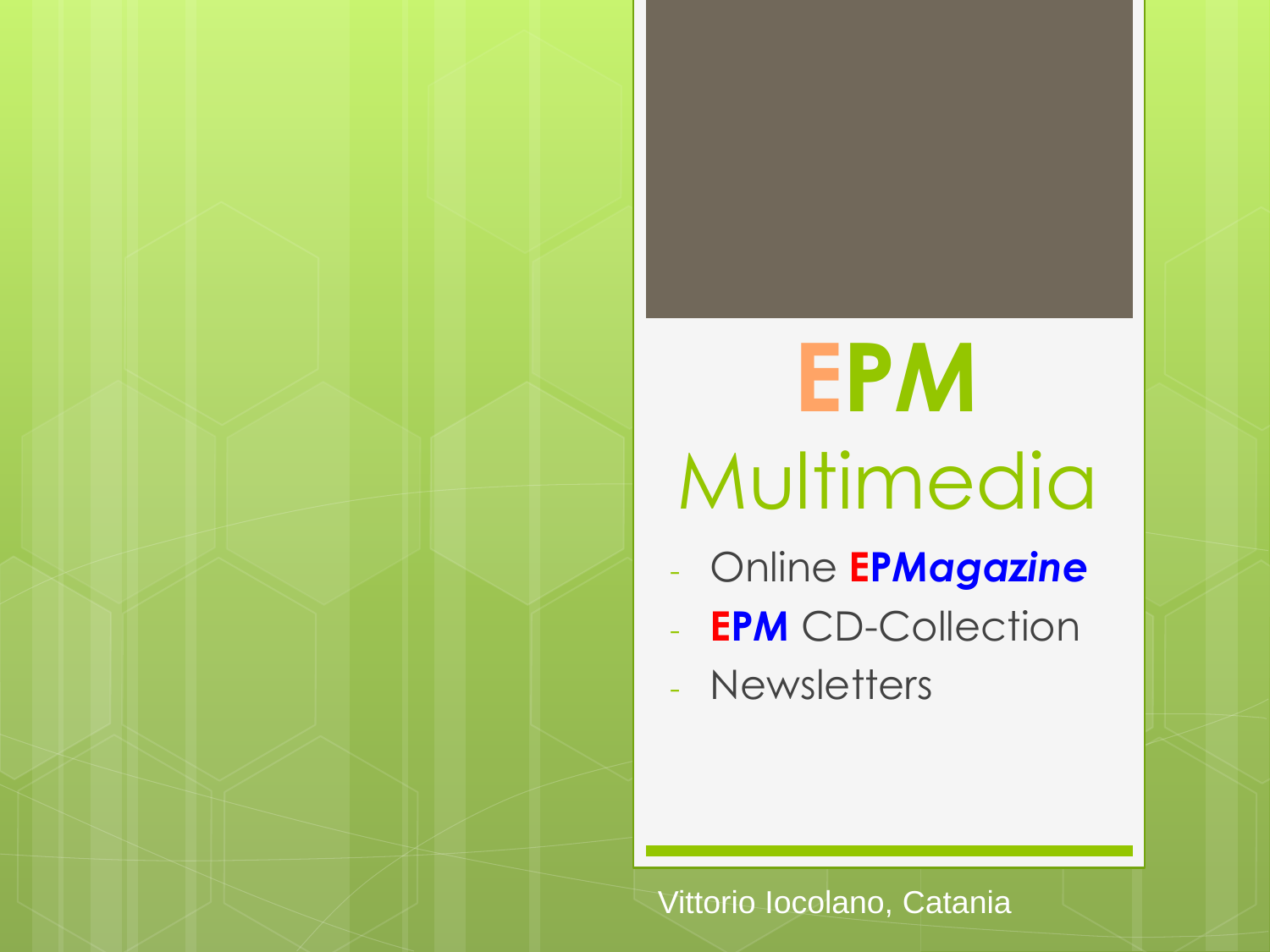### epmagazine.altervista.org

### is our Online **EP***Magazine*

#### **European Pupils Magazine**

History Of Science And Technology -- Technology For Green Energy



[ Home ]-[ About us ]-[ News ]-[ Useful Links ]-[ www.epmagazine.org ]

9<sup>th</sup> YEAR 8<sup>th</sup> YEAR 7<sup>th</sup> YEAR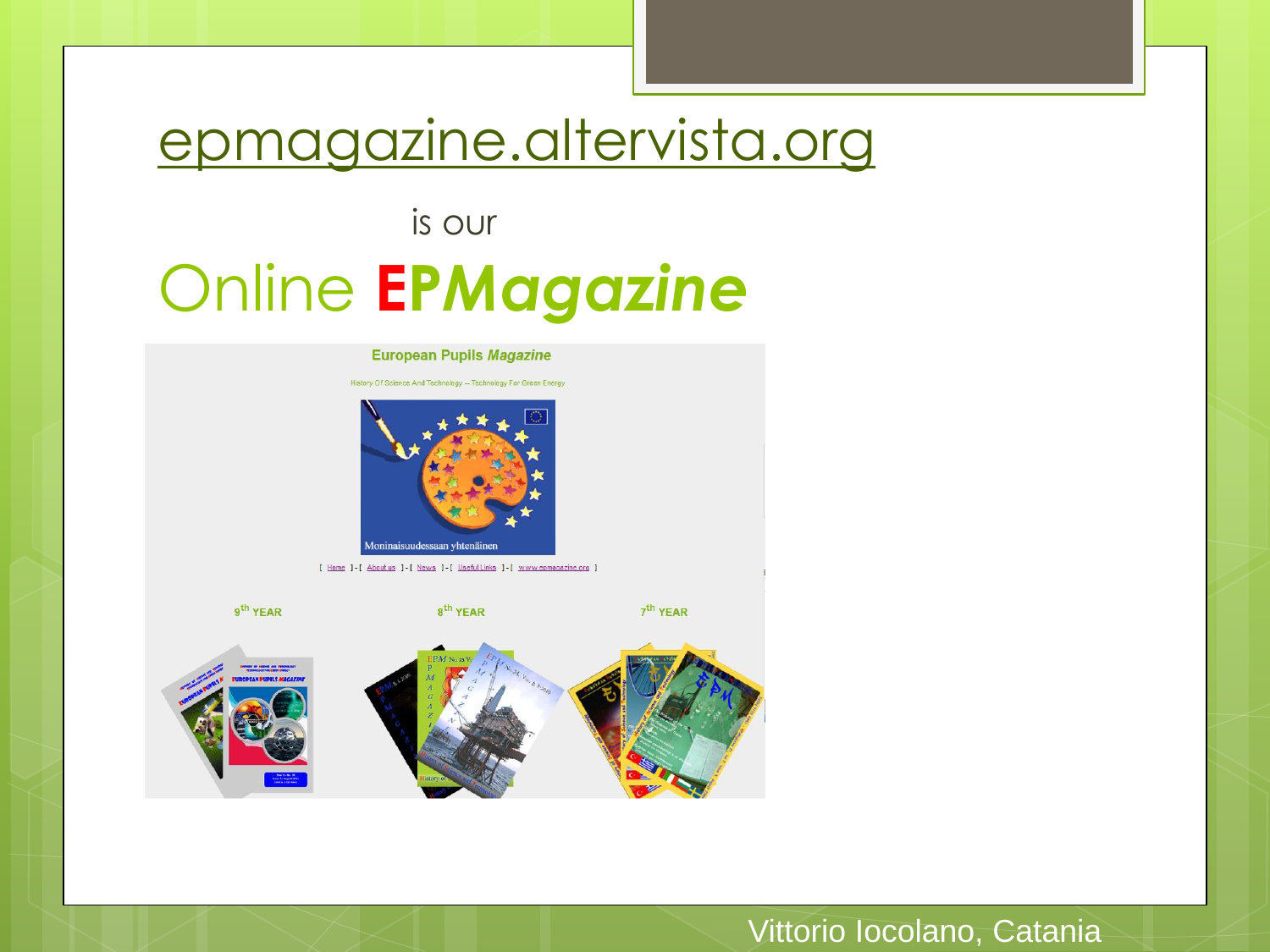# Read **EP***Magazine* Online…

### … Like in the paper version

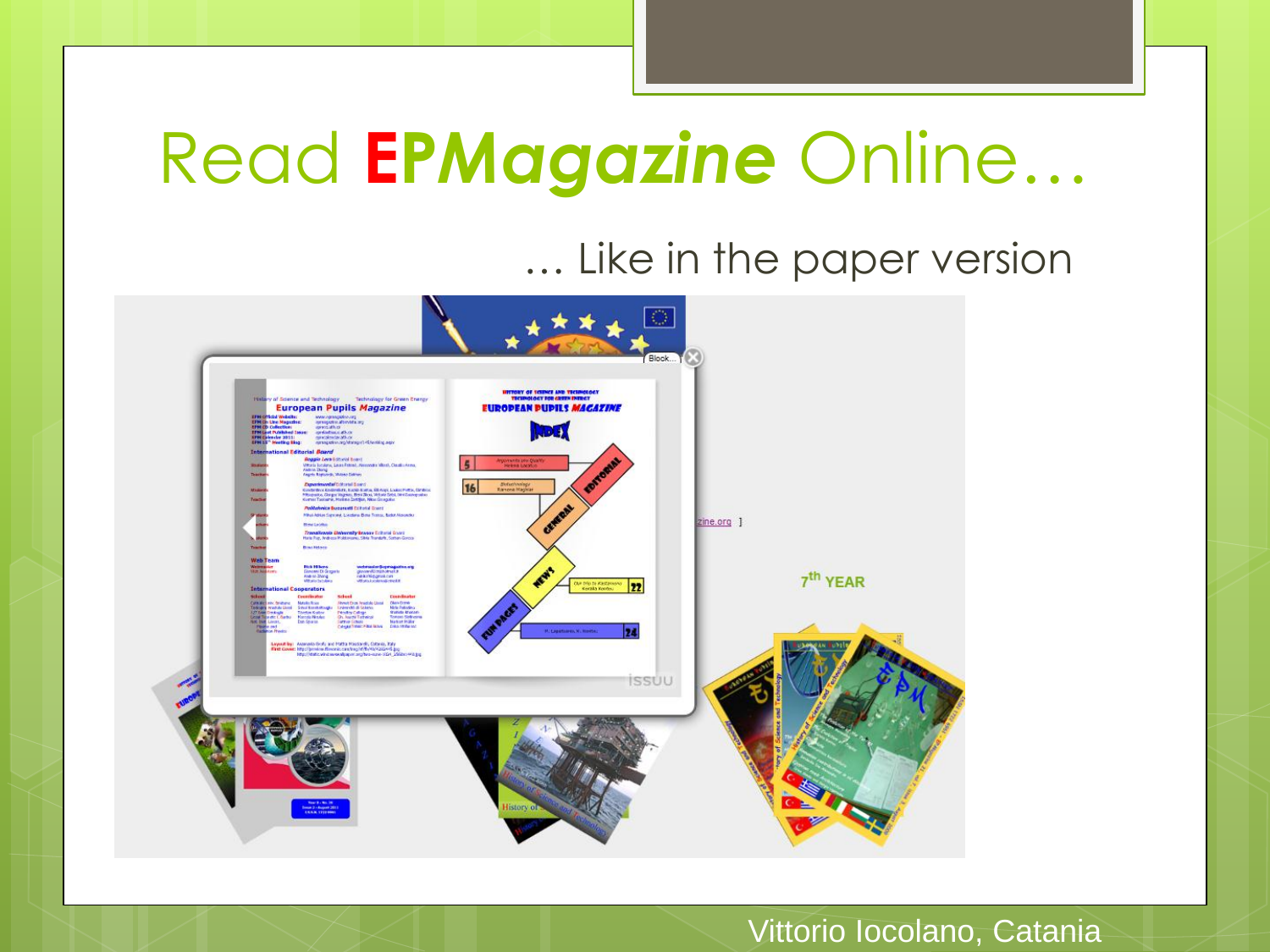### epmirrorsite.xoom.it Server went down

### epmagazine.altervista.org Has been chosen instead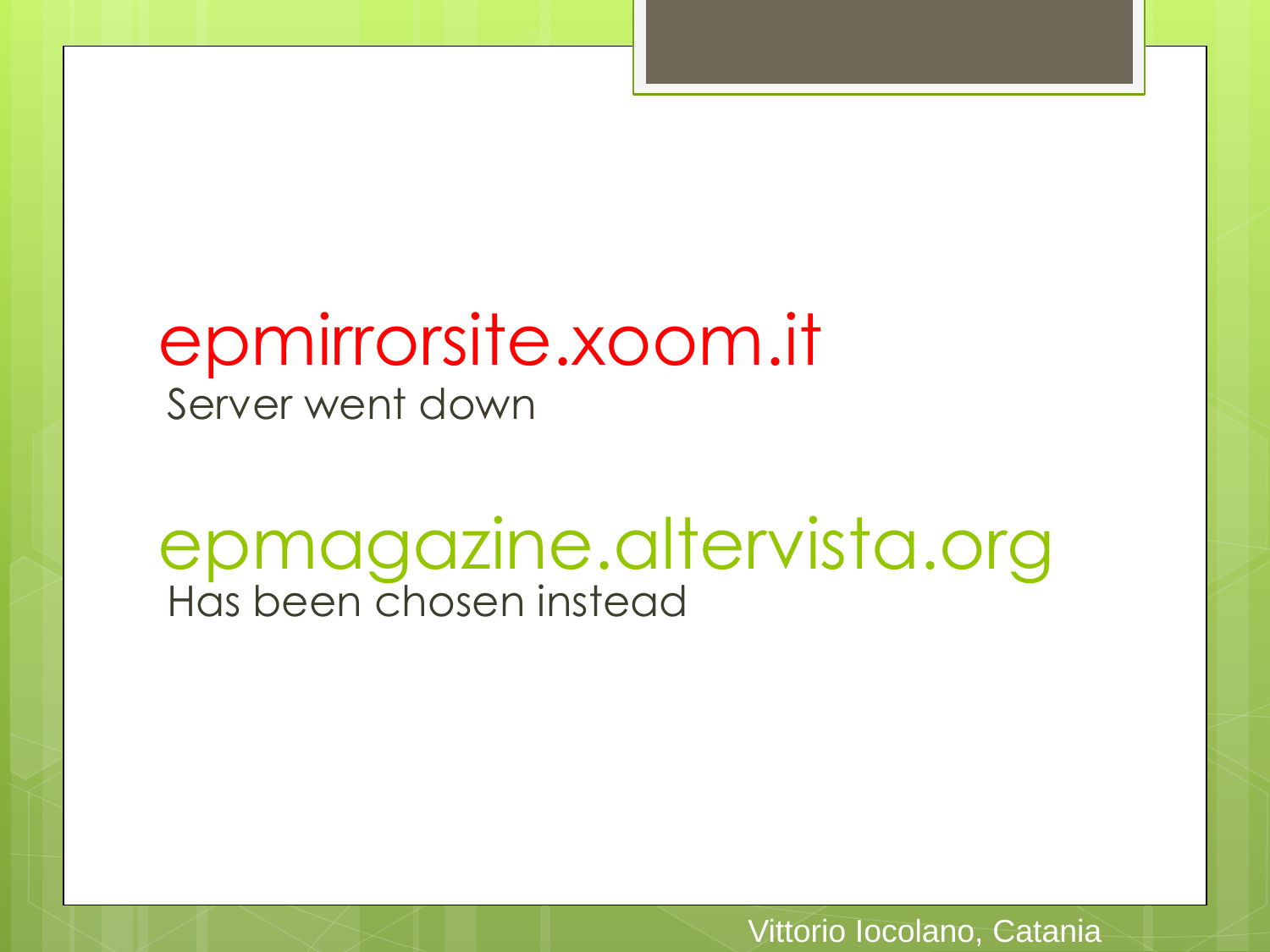



Visitor's map

<sup>a</sup> Global number of Visits Average, as visitors/month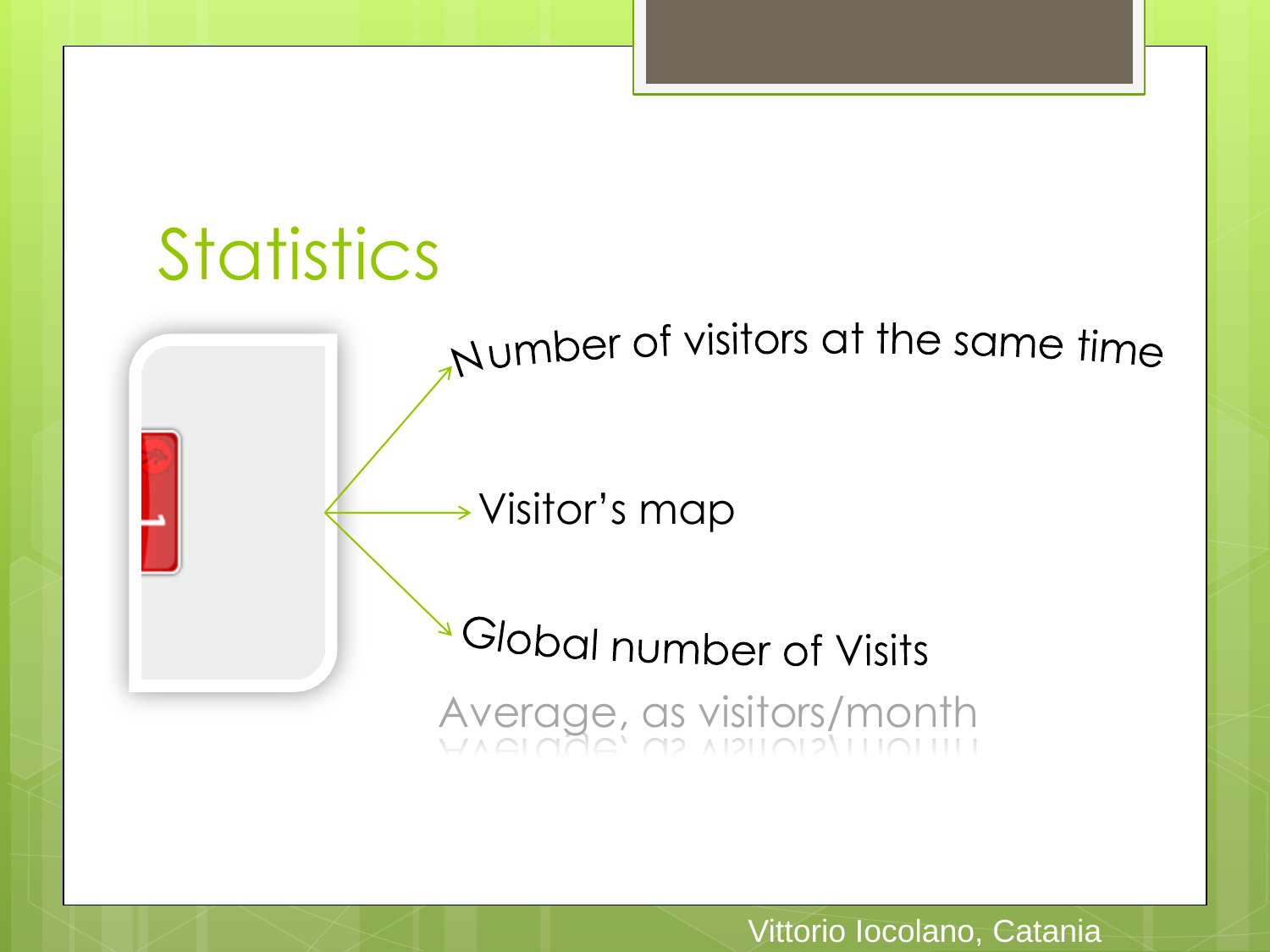# Where do they read EP*M?*

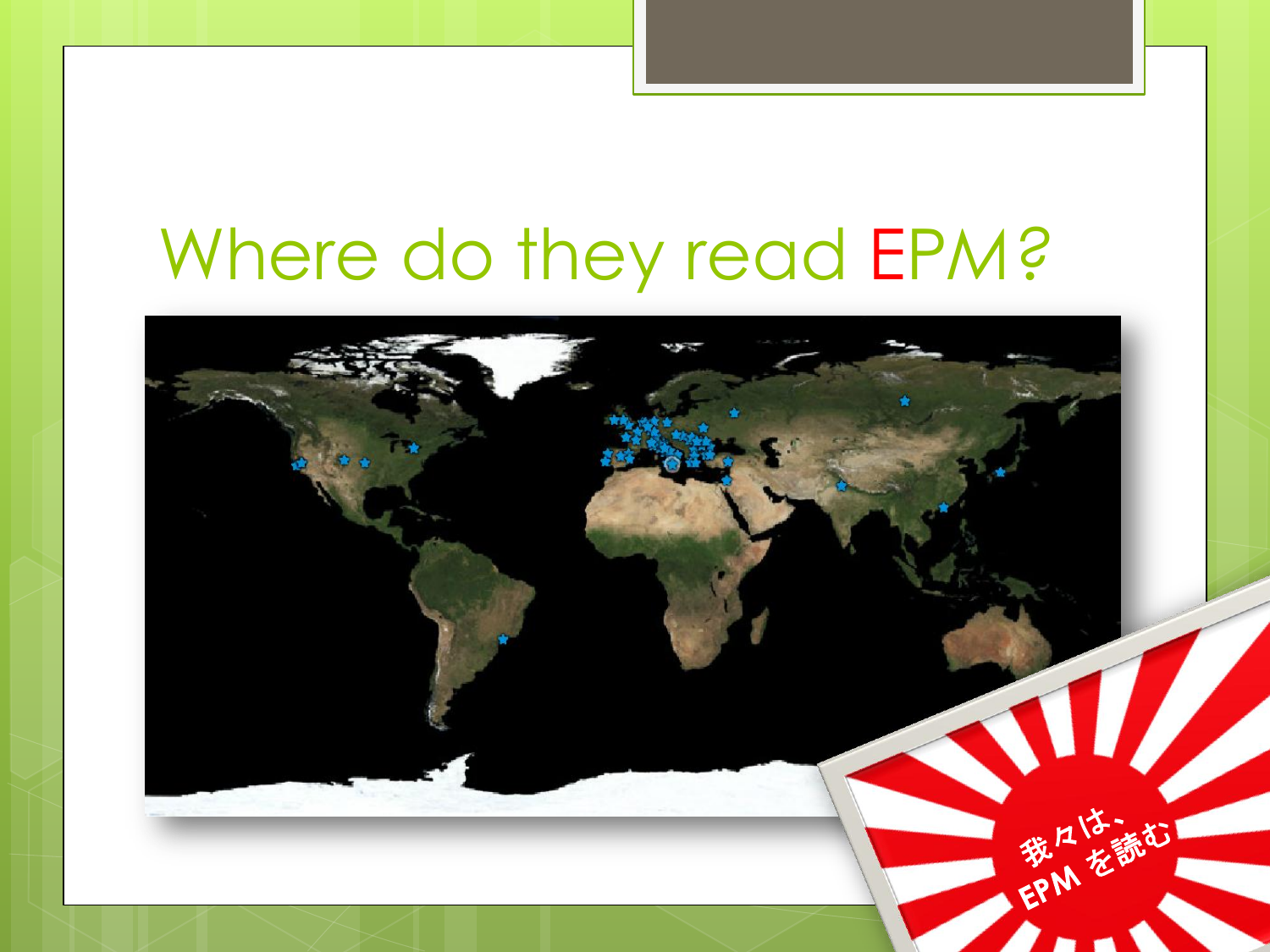Last In EIINANEAN NIINII C*WAAA TIN* **o** Added **o** Auto g **o** Addind  $|\text{thm}|$  <head> <head>Social Share Magazine | On-Line Magazine | Page</title> <meta http-equiv="content-type" content-type" content-type" content-type" content-type" (>  $\le$ link rel="stylesheet" hreft hreft hreft hreft hreft hreft hreft hreft hreft hreft hreft hreft hreft hreft hreft hreft hreft hreft hreft hreft hreft hreft hreft hreft hreft hreft hreft hreft hreft hreft hreft hreft href <LINK REL="shortc

 <meta name="keywords" content="History of science and technology, technology for green energy, physics, mathematic, math, biology, chemistry, magazine, european, pupils, magazine, informatic"/>

<meta name="author" content="Vittorio Iocolano" />

<script type="text/javascript">

function Show(id) {

}

document.getElementById(id).style.left = "20%";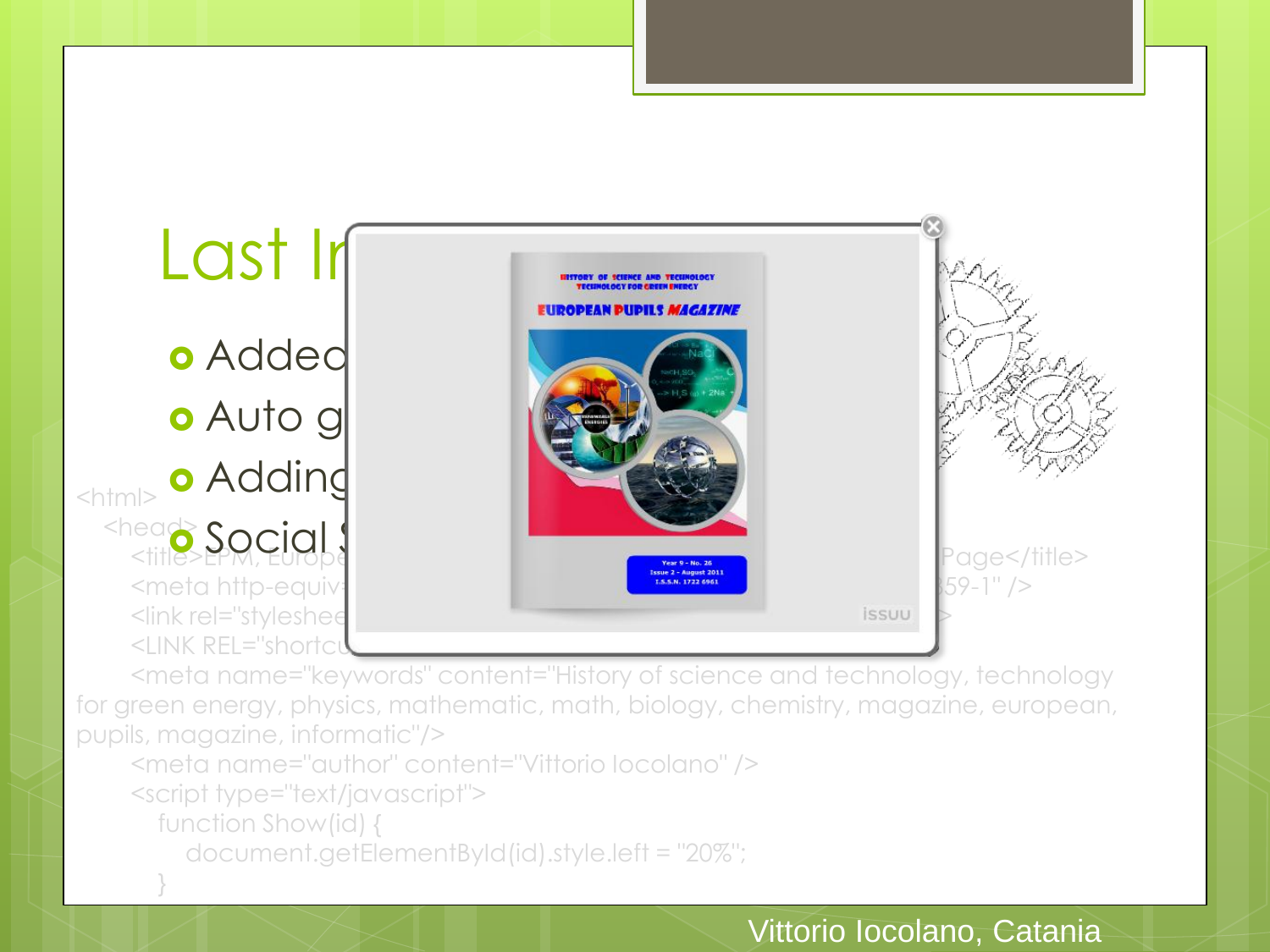### Purposes for the future

**o** Better graphical shape Faster to use interface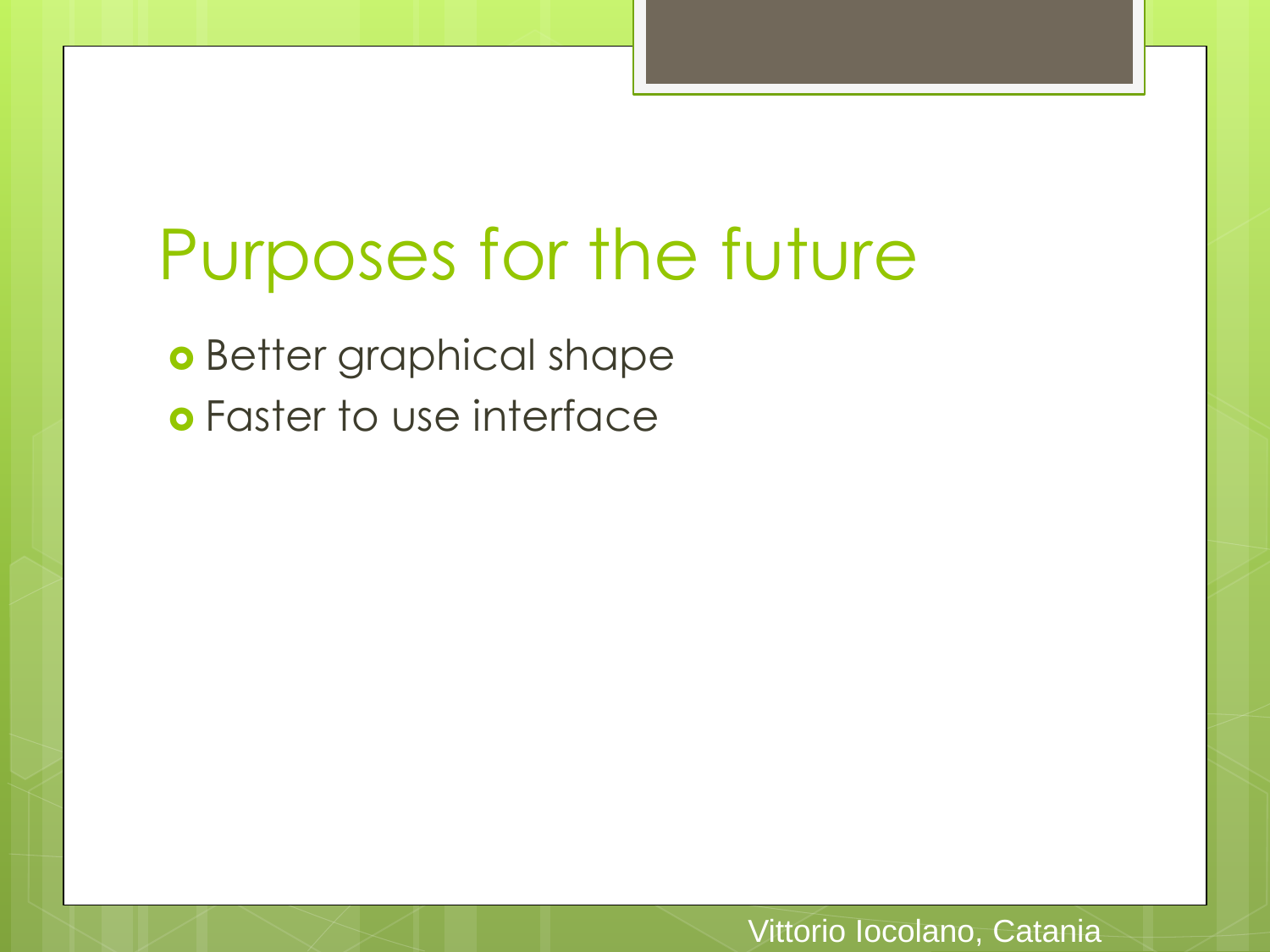# EP*M* CD-Collection

o Cheap to produce Contains all the issues o People receive something physical

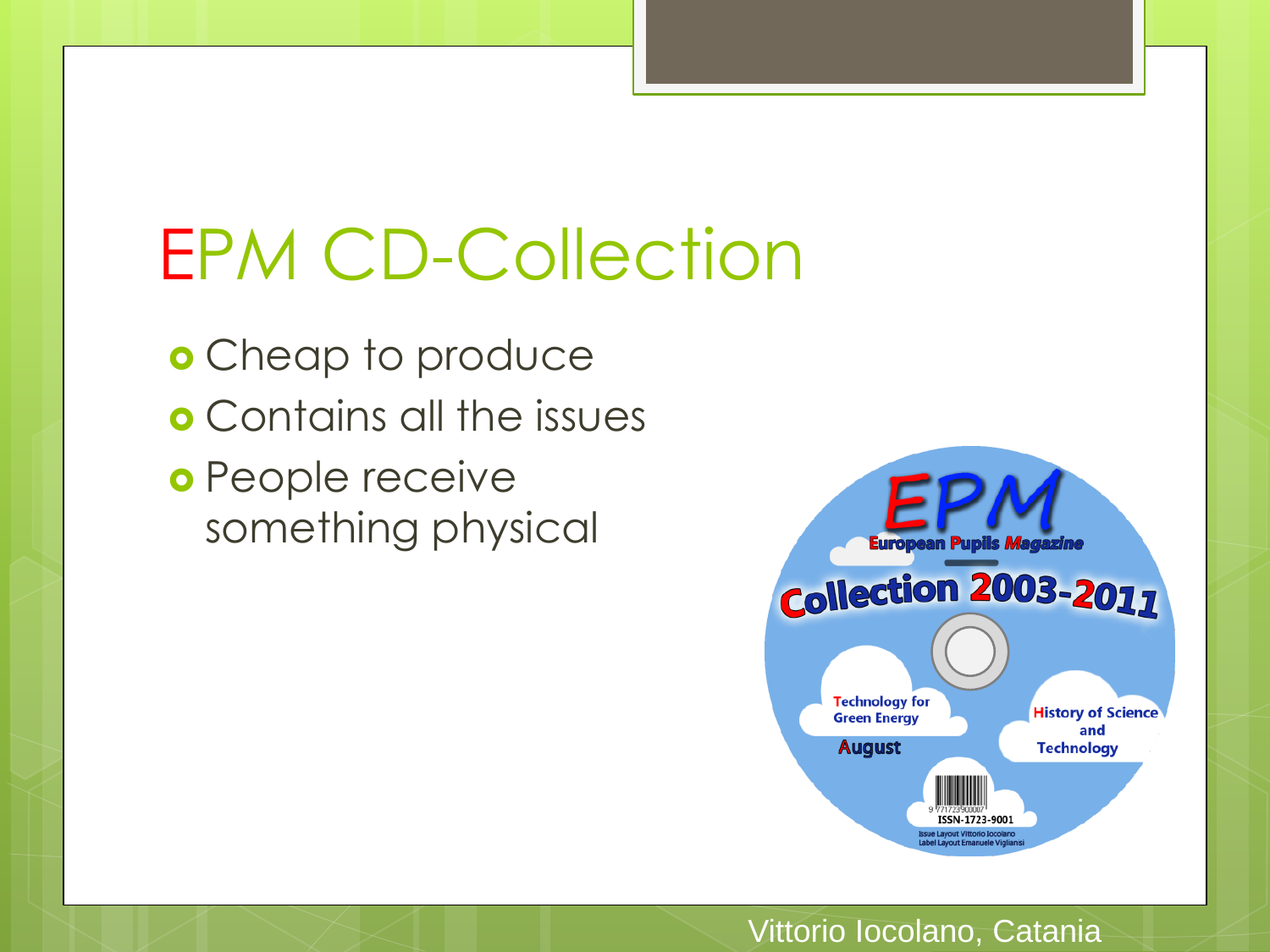# A bit of history

**o** Originally developed by Antonino Porto Modified by Gianfranco Di Stefano … … later by Angelo Tambone o Then me!

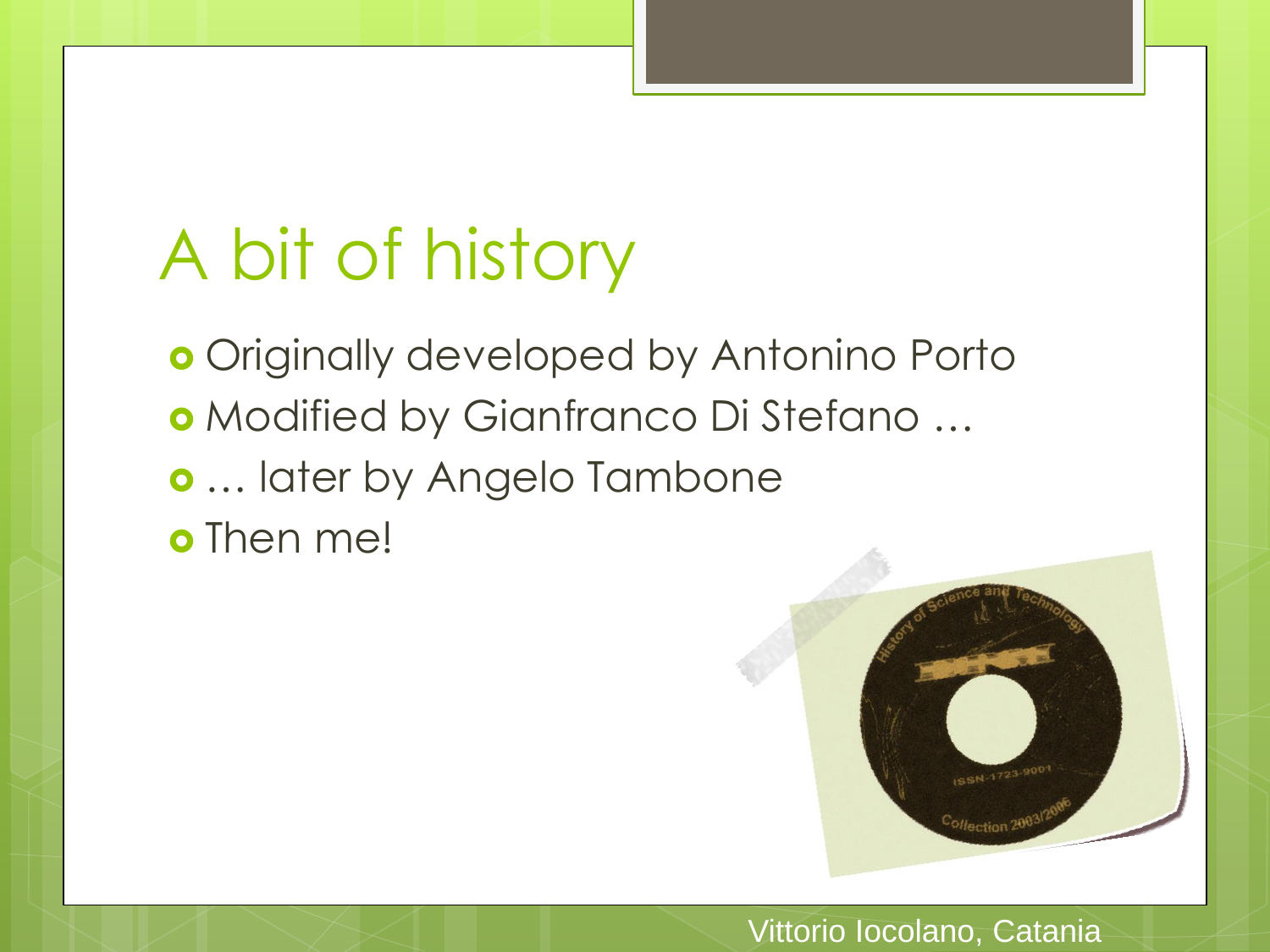### Last improvements

o Removed HTML pages o Lightened memory size **o** More intuitive to use o Better graphical aspect o Removed useless Java Applet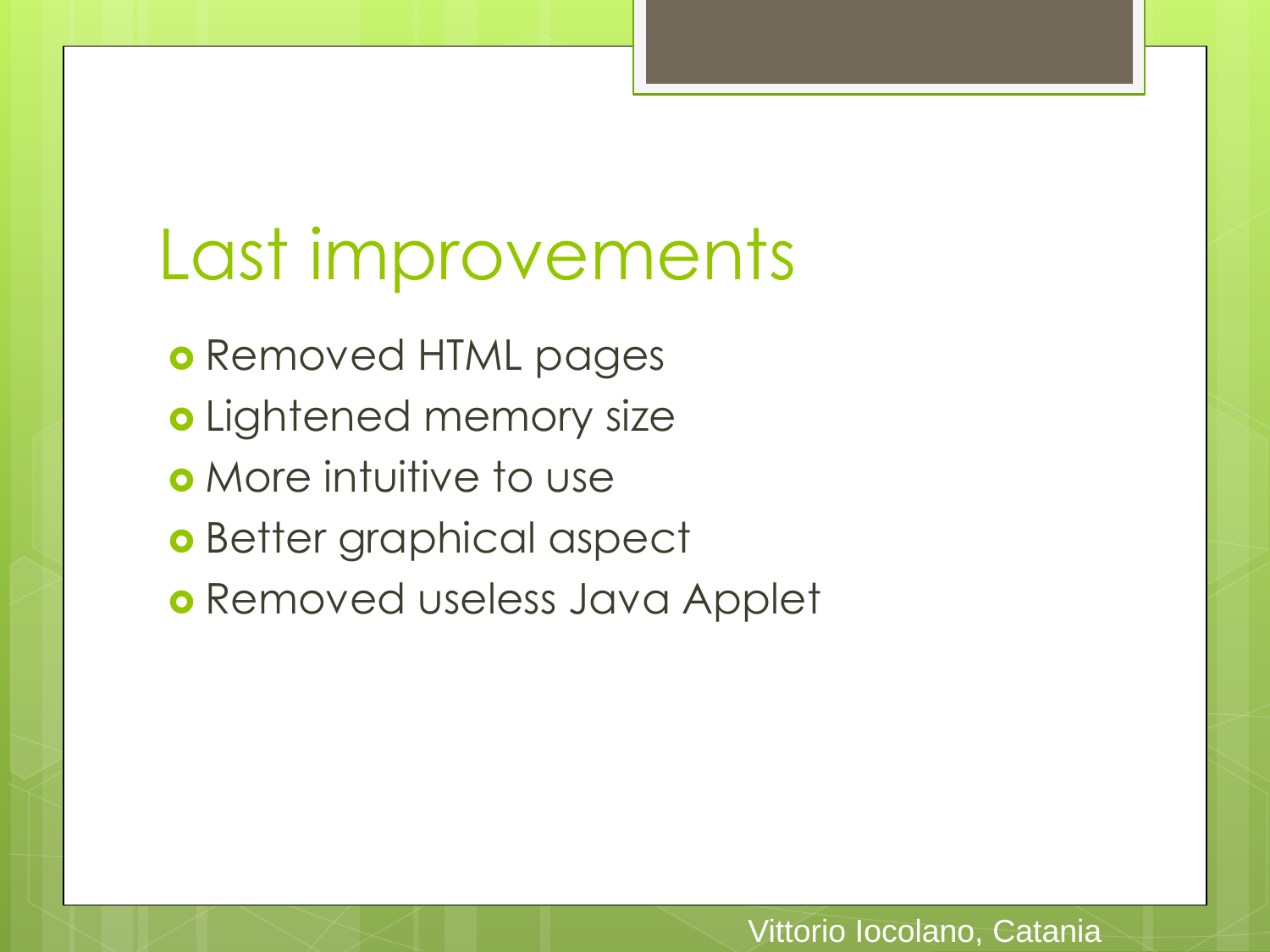### Purpose for the Future

o Improving graphical aspect **o** More browsers compatibility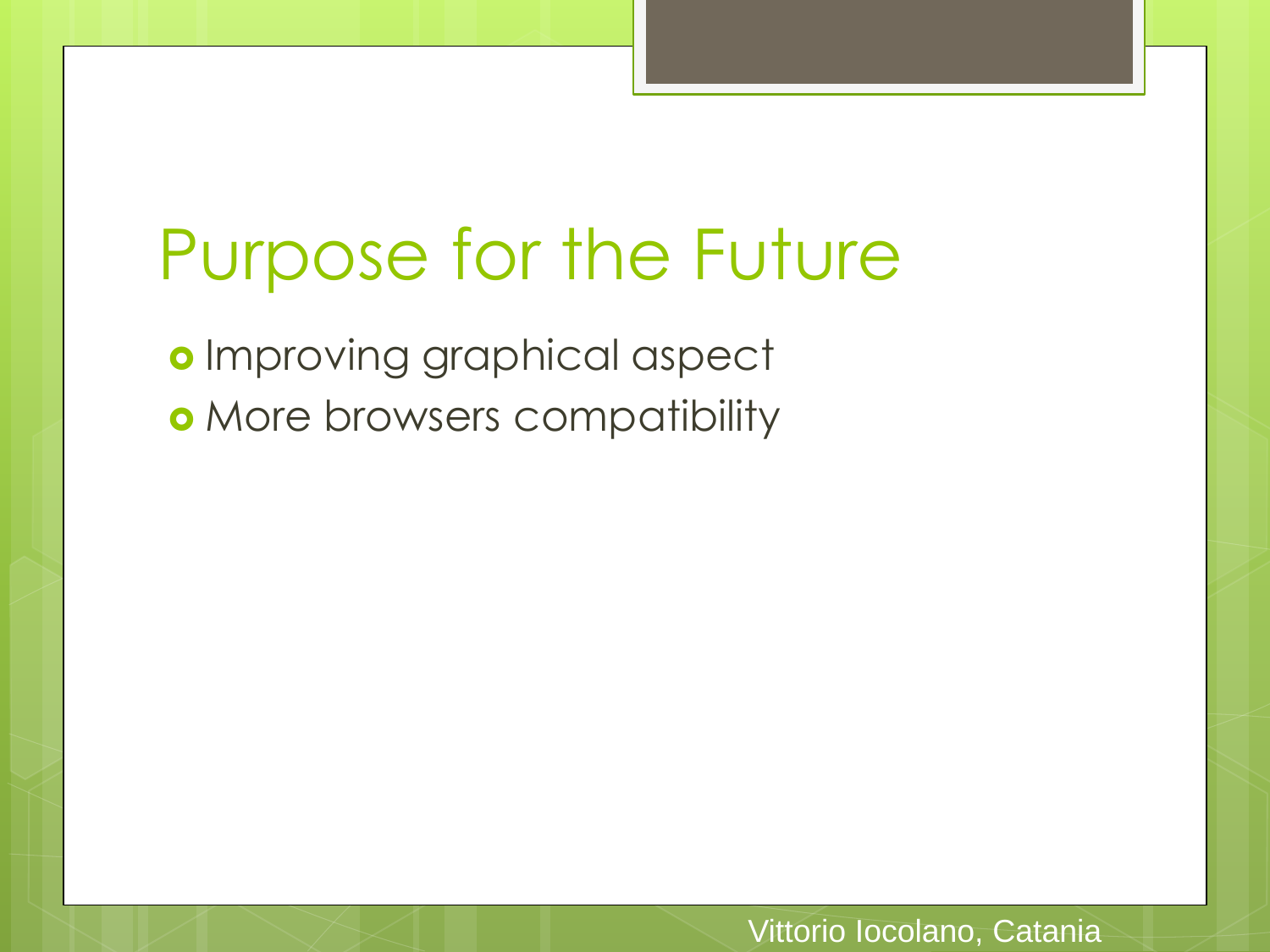### **Newletters**

### We always had problems with newsletters… …until we met a chimp!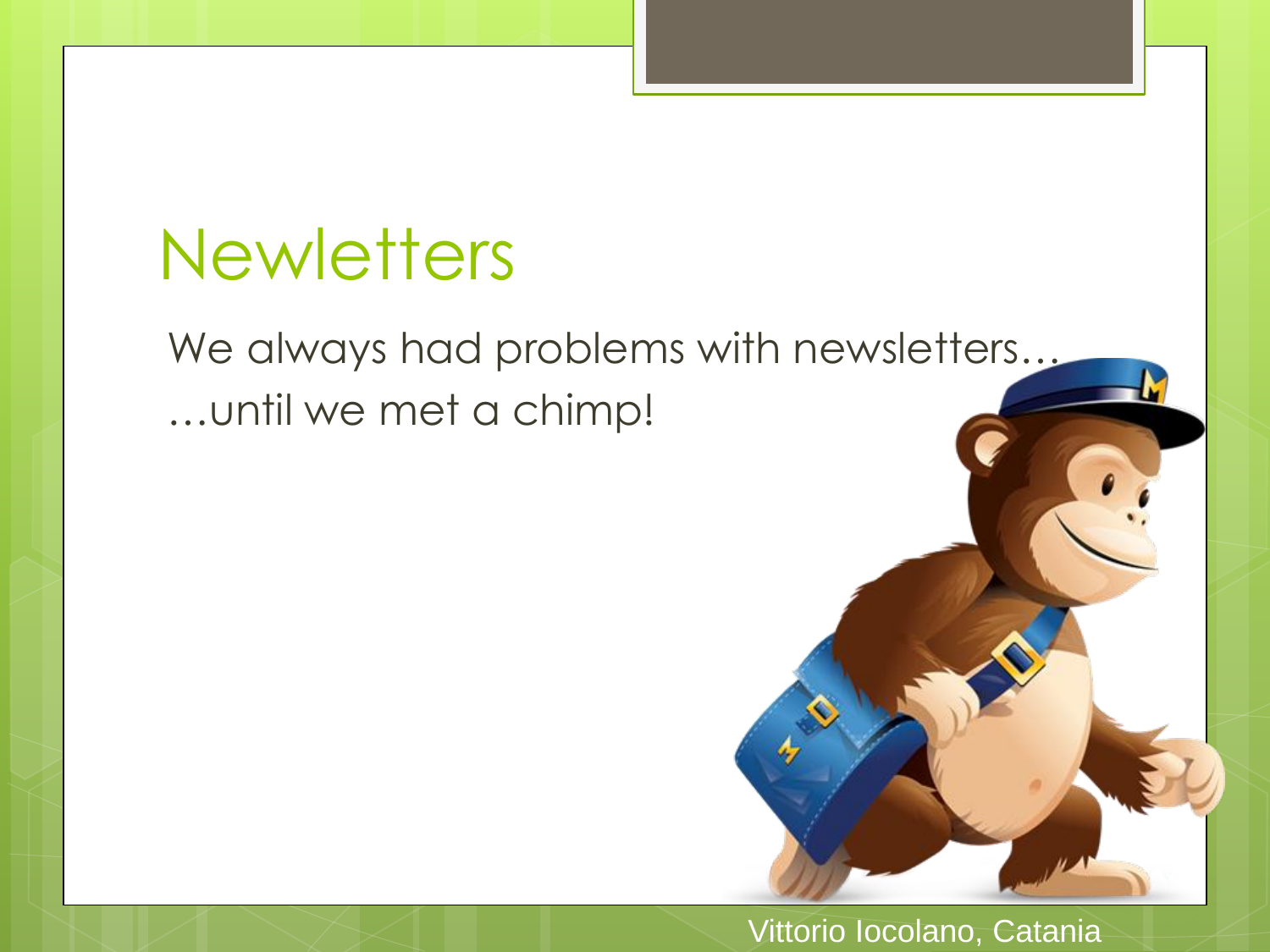# Mailchimp

o Easy to use Funny to use

Limit of 2000 mails per day

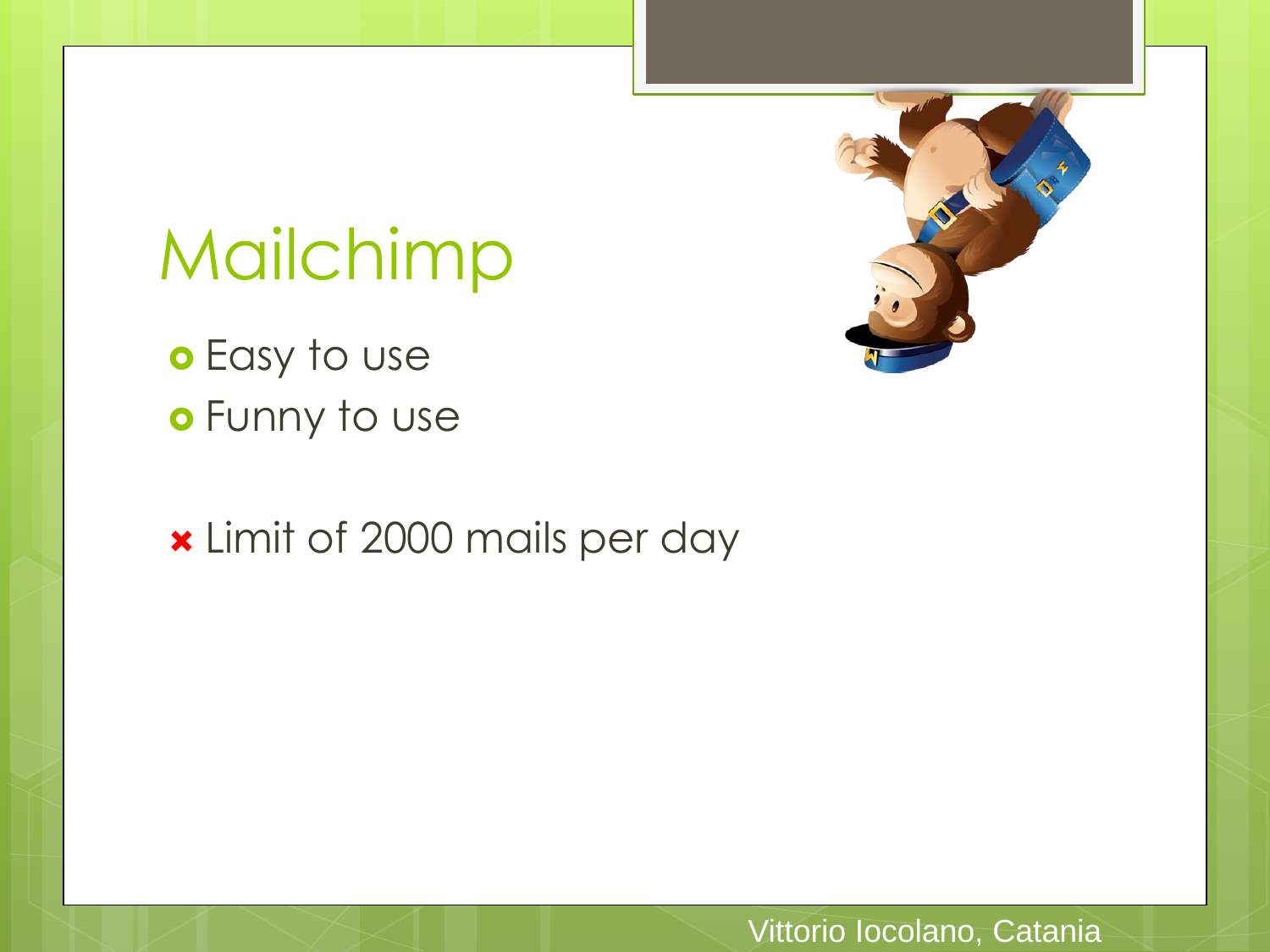# Conclusions

**o** Since we print less issues than in the past, the multimedia contents relevance grow up very quickly